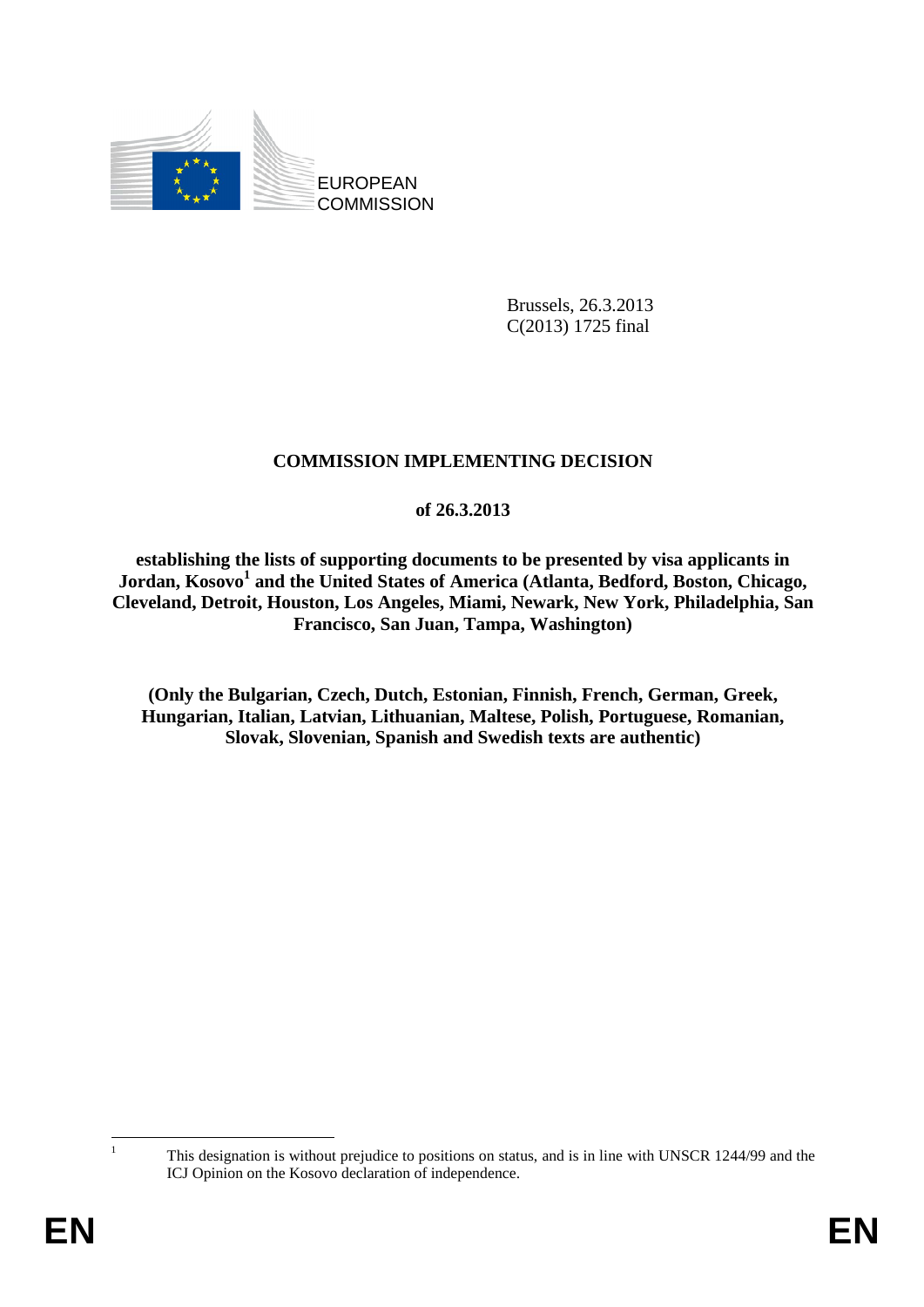#### **COMMISSION IMPLEMENTING DECISION**

#### **of 26.3.2013**

**establishing the lists of supporting documents to be presented by visa applicants in Jordan, Kosovo<sup>1</sup> and the United States of America (Atlanta, Bedford, Boston, Chicago, Cleveland, Detroit, Houston, Los Angeles, Miami, Newark, New York, Philadelphia, San Francisco, San Juan, Tampa, Washington)** 

**(Only the Bulgarian, Czech, Dutch, Estonian, Finnish, French, German, Greek, Hungarian, Italian, Latvian, Lithuanian, Maltese, Polish, Portuguese, Romanian, Slovak, Slovenian, Spanish and Swedish texts are authentic)** 

#### THE EUROPEAN COMMISSION,

Having regard to the Treaty on the Functioning of the European Union,

Having regard to Regulation (EC) No 810/2009 of the European Parliament and of the Council of 13 July 2009 establishing a Community Code on Visas (Visa Code)<sup>2</sup>, and in particular Article 48(1) thereof,

Whereas:

- (1) Regulation (EC) No 810/2009 lays down the Union rules for the issuing of visas for transit through or intended stays in the territory of Member States not exceeding three months in any six-month period.
- (2) According to Article 14 of Regulation (EC) No 810/2009 and Annex II thereto, visa applicants are required to present documents indicating among other things the purpose of their journey and the fact that they fulfil the entry conditions as set out in Article 5 of Regulation (EC) No 562/2006 of the European Parliament and of the Council of 15 March 2006 establishing a Community Code on the rules governing the movement of persons across borders (Schengen Borders Code)<sup>3</sup>. In order to ensure a harmonised application of the common visa policy, Article 14(5) of (EC) Regulation No 810/2009 establishes that within local Schengen cooperation the need to complete and harmonise the lists of supporting documents should be assessed in each jurisdiction in order to take account of local circumstances.
- (3) The local Schengen cooperation in Jordan, Kosovo and United States of America (Atlanta, Bedford, Boston, Chicago, Cleveland, Detroit, Houston, Los Angeles, Miami, Newark, New York, Philadelphia, San Francisco, San Juan, Tampa, Washington) have confirmed the need to harmonise the list of supporting documents and have accordingly drawn up draft harmonised lists.

 $\frac{1}{1}$  This designation is without prejudice to positions on status, and is in line with UNSCR 1244/99 and the ICJ Opinion on the Kosovo declaration of independence.

OJ L 243, 15.9.2009, p. 1.

<sup>3</sup> OJ L 105, 13.4.2006, p. 1.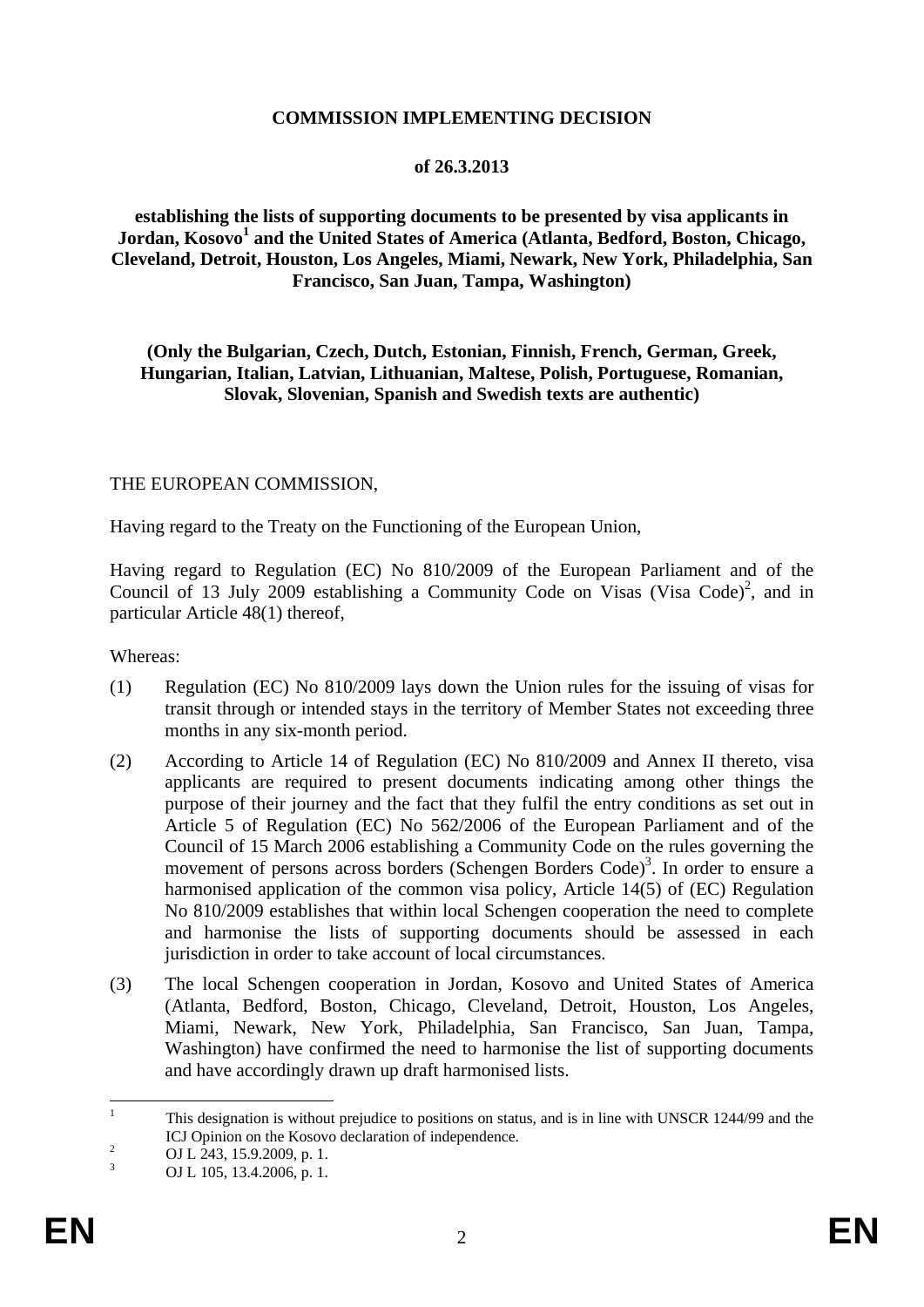- (4) In individual cases it should still be possible for consulates to waive the requirement to submit one or more of the listed supporting documents in the case of an applicant known to them for their integrity and reliability in accordance with Article 14(6) of the Visa Code or, during the examination of an application, in justified cases, to request additional documents, in accordance with Article 21(8) of the Visa Code.
- (5) Given that Regulation (EC) No 810/2009 builds upon the Schengen acquis, in accordance with Article 5 of the Protocol on the position of Denmark annexed to the Treaty on European Union and to the Treaty establishing the European Community and Article 4 of Protocol (No 22) on the position of Denmark, annexed to the Treaty on the European Union and to the Treaty on the Functioning of the European Union, Denmark notified the implementation of Regulation (EC) No 810/2009 in its national law. It is therefore bound under international law to implement this Decision.
- (6) This Decision constitutes a development of provisions of the Schengen acquis in which the United Kingdom does not take part, in accordance with Council Decision 2000/365/EC of 29 May 2000 concerning the request of the United Kingdom of Great Britain and Northern Ireland to take part in some of the provisions of the Schengen *acquis*<sup>4</sup>. The United Kingdom is therefore not taking part in its adoption and is not bound by it or subject to its application. This Decision should therefore not be addressed to the United Kingdom.
- (7) This Decision constitutes a development of provisions of the Schengen *acquis* in which Ireland does not take part, in accordance with Council Decision 2002/192/EC of 28 February 2002 concerning Ireland's request to take part in some of the provisions of the Schengen *acquis*<sup>5</sup>. Ireland is therefore not taking part in its adoption and is not bound by it or subject to its application. This Decision should therefore not be addressed to Ireland.
- (8) As regards Iceland and Norway, this Decision constitutes a development of provisions of the Schengen acquis within the meaning of the Agreement concluded by the Council of the European Union and the Republic of Iceland and the Kingdom of Norway concerning the association of those two States with the implementation, application and development of the Schengen *acquis*<sup>6</sup>, which fall within the area referred to in Article 1, point B, of Council Decision 1999/437/EC of 17 May 1999 on certain arrangements for the application of that  $A$ greement<sup>7</sup>.
- (9) As regards Switzerland, this Decision constitutes a development of the provisions of the Schengen *acquis* within the meaning of the Agreement between the European Union, the European Community and the Swiss Confederation on the Swiss Confederation's association with the implementation, application and development of the Schengen  $acquis^8$ , which fall within the area referred to in Article 1, point B of Decision 1999/437/EC read in conjunction with Article 3 of Council Decision  $2008/146$ /EC $^9$ .
- (10) As regards Liechtenstein, this Decision constitutes a development of the provisions of the Schengen *acquis* within the meaning of the Protocol between the European Union, the European Community, the Swiss Confederation and the Principality of

 $\frac{1}{4}$ OJ L 131, 1.6.2000, p. 43.

<sup>5</sup> OJ L 64, 7.3.2002, p. 20.

<sup>6</sup> OJ L 176, 10.7.1999, p. 36.

<sup>7</sup> OJ L 176, 10.7.1999, p. 31.

<sup>8</sup> OJ L 53, 27.2.2008, p. 52.

<sup>9</sup> OJ L 53, 27.2.2008, p. 1*.*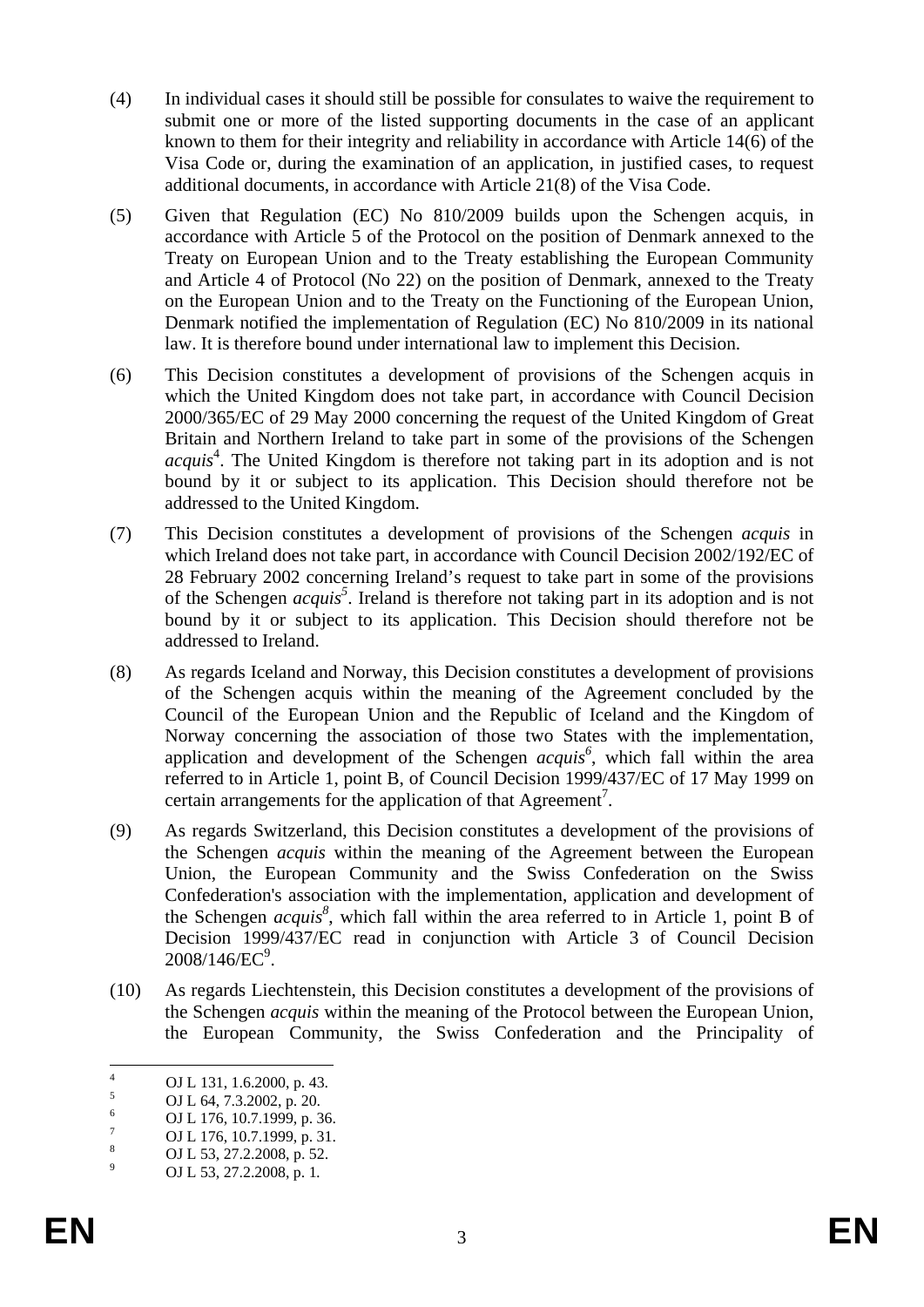Liechtenstein on the accession of the Principality of Liechtenstein to the Agreement between the European Union, the European Community and the Swiss Confederation on the Swiss Confederation's association with the implementation, application and development of the Schengen *acquis*10, which fall within the area referred to in Article 1, point B of Decision 1999/437/EC read in conjunction with Article 3 of Council Decision  $2011/350/EU^{11}$ .

- (11) As regards Cyprus, this Decision constitutes an act building upon, or otherwise related to, the Schengen *acquis* within the meaning of Article 3(2) of the 2003 Act of Accession.
- (12) As regards Bulgaria and Romania, this Decision constitutes an act building upon, or otherwise related to, the Schengen *acquis* within the meaning of Article 4(2) of the 2005 Act of Accession.
- (13) The measures provided for in this Decision are in accordance with the opinion of the Visa Committee,

HAS ADOPTED THIS DECISION:

#### *Article 1*

- (1) The list of supporting documents to be submitted in Jordan by applicants for short stay visas shall be as set out in Annex I.
- (2) The list of supporting documents to be submitted in Kosovo by applicants for short stay visas shall be as set out in Annex II.
- (3) The list of supporting documents to be submitted in United States by applicants for short stay visas shall be as set out in Annex III.

 $10<sup>1</sup>$ <sup>10</sup> OJ L 160, 18.6.2011, p. 21.<br><sup>11</sup> OJ L 160, 18.6.2011, p. 10.

OJ L 160, 18.6.2011, p. 19.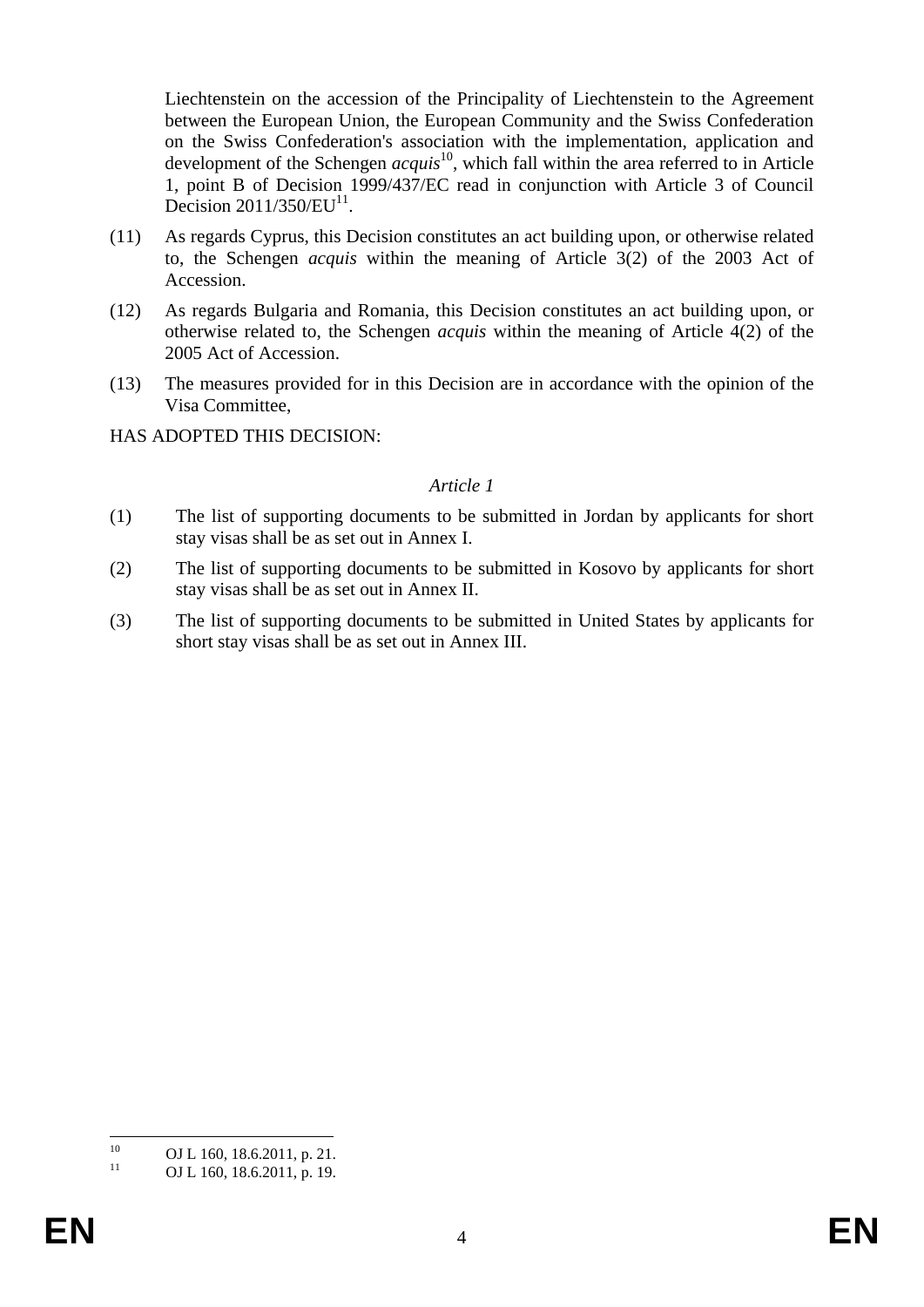### *Article 2*

This Decision is addressed to the Kingdom of Belgium, the Republic of Bulgaria, the Czech Republic, the Federal Republic of Germany, the Republic of Estonia, the Hellenic Republic, the Kingdom of Spain, the French Republic, the Italian Republic, the Republic of Cyprus, the Republic of Latvia, the Republic of Lithuania, the Grand Duchy of Luxembourg, Hungary, the Republic of Malta, the Kingdom of the Netherlands, the Republic of Austria, the Republic of Poland, the Portuguese Republic, Romania, the Republic of Slovenia, the Slovak Republic, the Republic of Finland and the Kingdom of Sweden.

Done at Brussels, 26.3.2013

 *For the Commission Cecilia MALMSTRÖM Member of the Commission* 

> **CERTIFIED COPY** For the Secretary - General

#### Jordi AYET PUIGARNAU Director of the Registry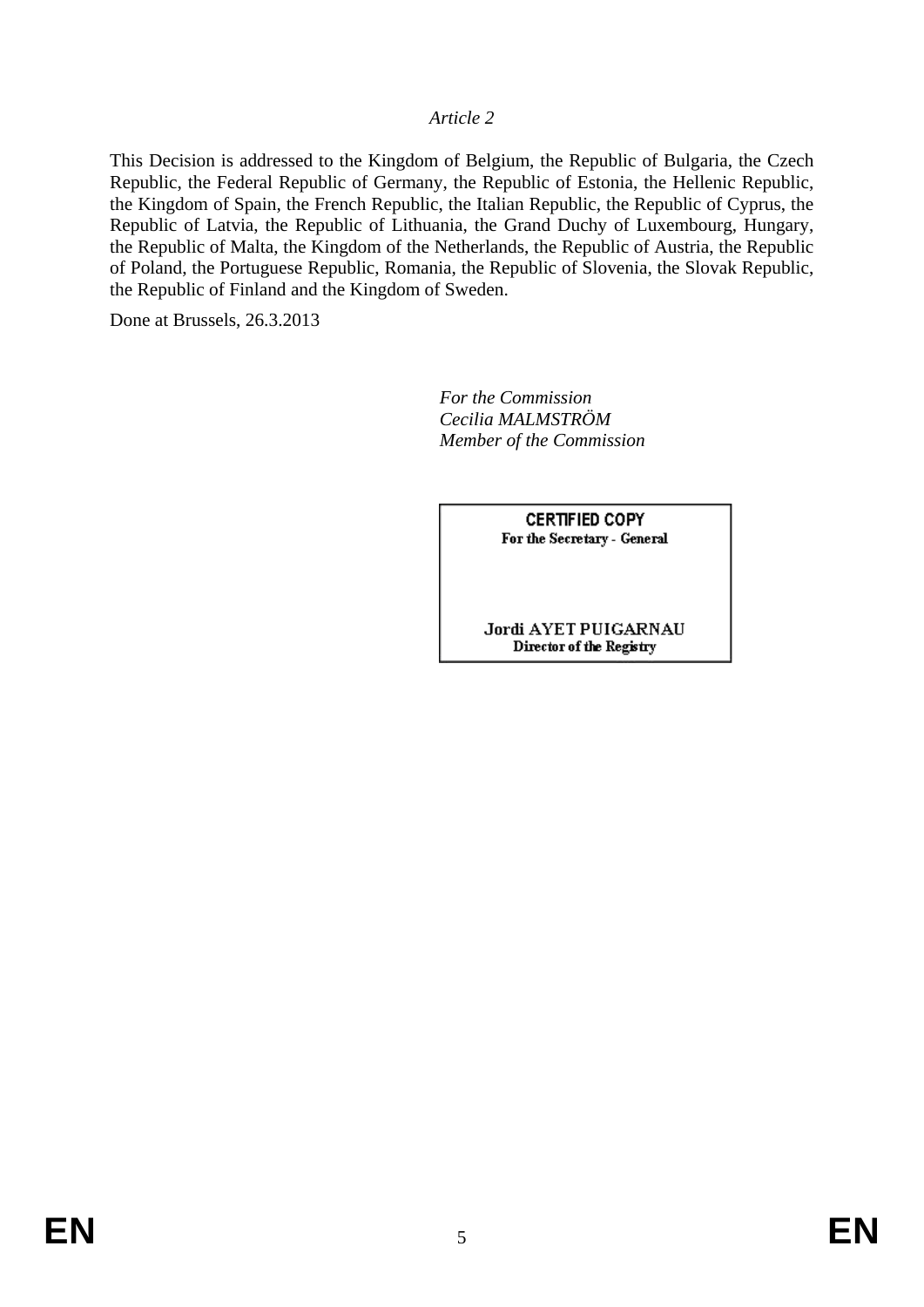## **ANNEX I**

# **List of supporting documents to be submitted by applicants for short stay visas in**

## **Jordan**

## **1. General requirements irrespective of the purpose of travel**

- For non-Jordanian applicants: proof of legal residence in Jordan;
- A round trip booking, if applicable. (The ticket to be bought only after the visa has been issued);
- Proof of accommodation
- A document substantiating the purpose of the stay;
- Original bank statements for the last 6 months copied and translated. In the absence of bank account, proof of other assets has to be provided;
- Employees: Certificate of employment, specifying the date of recruitment, position in the company and salary level;
- Company owners: Original of the commercial registry;
- Pupils/students: Proof of enrolment in school/university;
- In case of minors:
	- If the minor travels without his/her legal guardian: consent of the parental authority (both parents) or legal guardian shall be provided either through a legalised certificate issued by competent authority or by a form signed at the consulate premises;
	- If the minor is travelling with one of his/her legal guardians: consent of the parental authority (parents not travelling with their minor child) or legal guardian shall be provided either through legalised certificate issued by competent authority or by a form signed at the consulate premises.

## **2. List of supporting documents to be submitted by applicants travelling for the purpose of tourism**

If the applicant is an employee: Proof of leave approval;

If visiting more than one Member State: Detailed itinerary.

## **3. List of supporting documents to be submitted by applicants travelling for the purpose of business**

- Official invitation letter from the inviting company/individual (stamped and signed) containing detailed information concerning:
	- address and contacts of the company;
	- nature of the business;
	- hame and position of the countersigning person;
	- purpose and duration of stay;
	- person or entity who will bear the travel and living costs;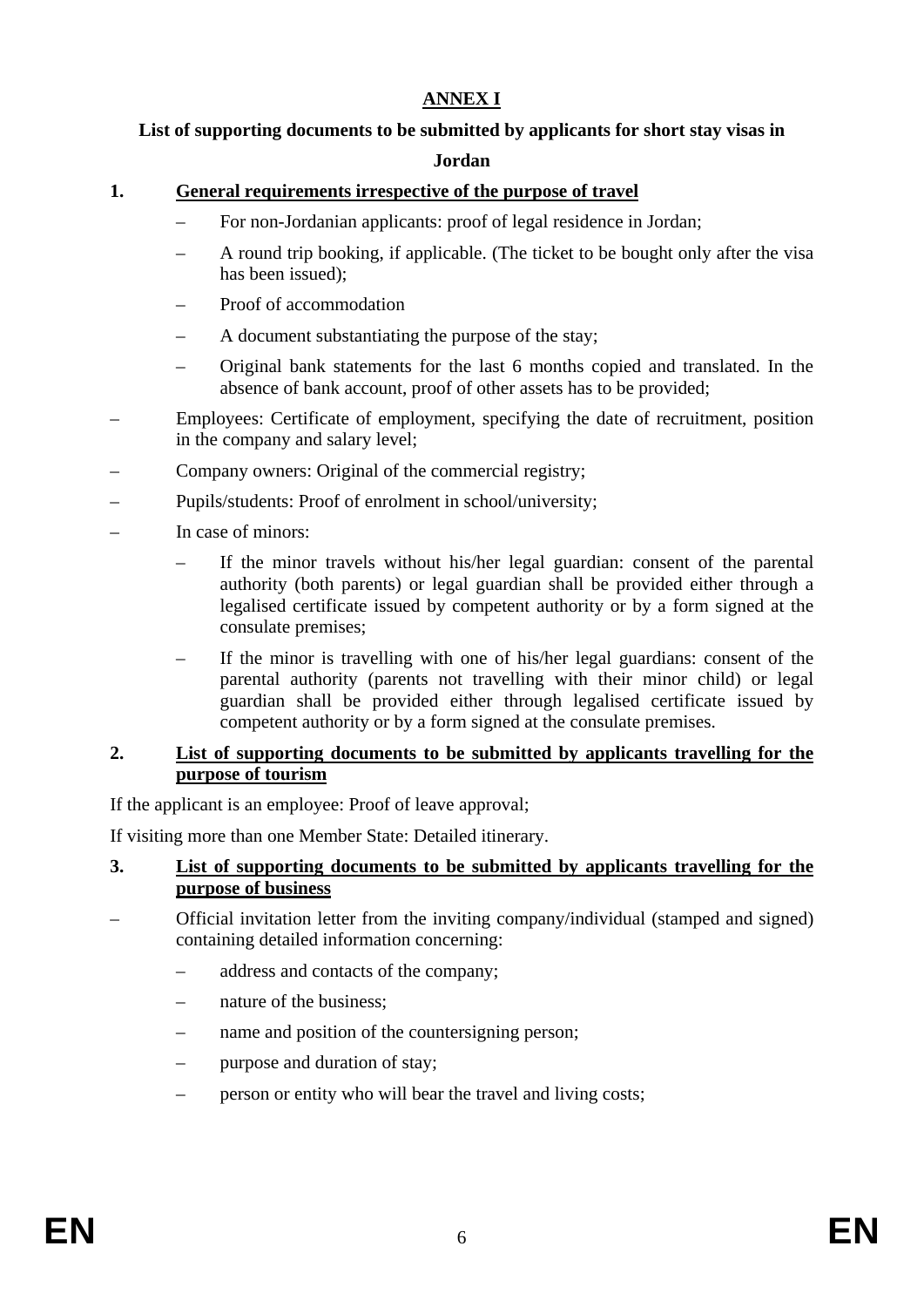The following Member States' consulates require that a specific form be used for the invitation letter: Austria, Sweden, Italy, Slovenia, Slovakia, Denmark<sup>12</sup>, Iceland, and Finland. Please refer to the website of the Member State concerned for further information.

– Official sponsorship form: If requested by Member State, information about any financial guarantee for the visa applicant's return to Jordan

The following Member States' consulates require that a specific form be used for the proof of sponsorship: Austria, Belgium, Sweden, Norway, Italy, Slovenia, Slovakia, Denmark<sup>13</sup>, Iceland, and Finland. Please refer to the website of the Member State concerned for further information

- Information/documents to be provided by the Jordanian invited company:
	- company registration details, stamped and signed company letter, mentioning:
	- full address and contact persons of the company;
	- nature of business;
	- name and position of countersigning person;
	- hame position, salary, years of employment (if applicable);
	- purpose of the visit;
	- person or entity which bear the applicant's travel and living costs.

## **4. List of supporting documents to be submitted by applicants travelling for the purpose of visiting family/friends**

Invitation letter signed by the inviting person.

The following Member States' consulates require that a specific form be used for an invitation letter: Sweden, Switzerland, France, the Netherlands, Germany, Italy, Norway, Slovenia, Slovakia, Malta, Luxembourg, Latvia, Denmark<sup>14</sup>, Iceland, and Finland. Please refer to the website of the Member State concerned for further information.

## **5. List of supporting documents to be submitted by applicants travelling for the purpose of medical treatment**

- Confirmation of appointment from host medical institution;
- Official letter required containing the following information:
	- date and location of the appointment;
	- type and duration of treatment to be provided.
- Certification from Jordanian medical institution;
- Official document/certificate proving the medical record justifying the need for a treatment abroad;
- Financial guarantee: Confirmation of payment for the medical treatment or any other proof of financial arrangements made.

 $12<sup>12</sup>$  $12$  May be requested if Denmark is represented by another Member State.

 $13$  May be requested if Denmark is represented by another Member State.

May be requested if Denmark is represented by another Member State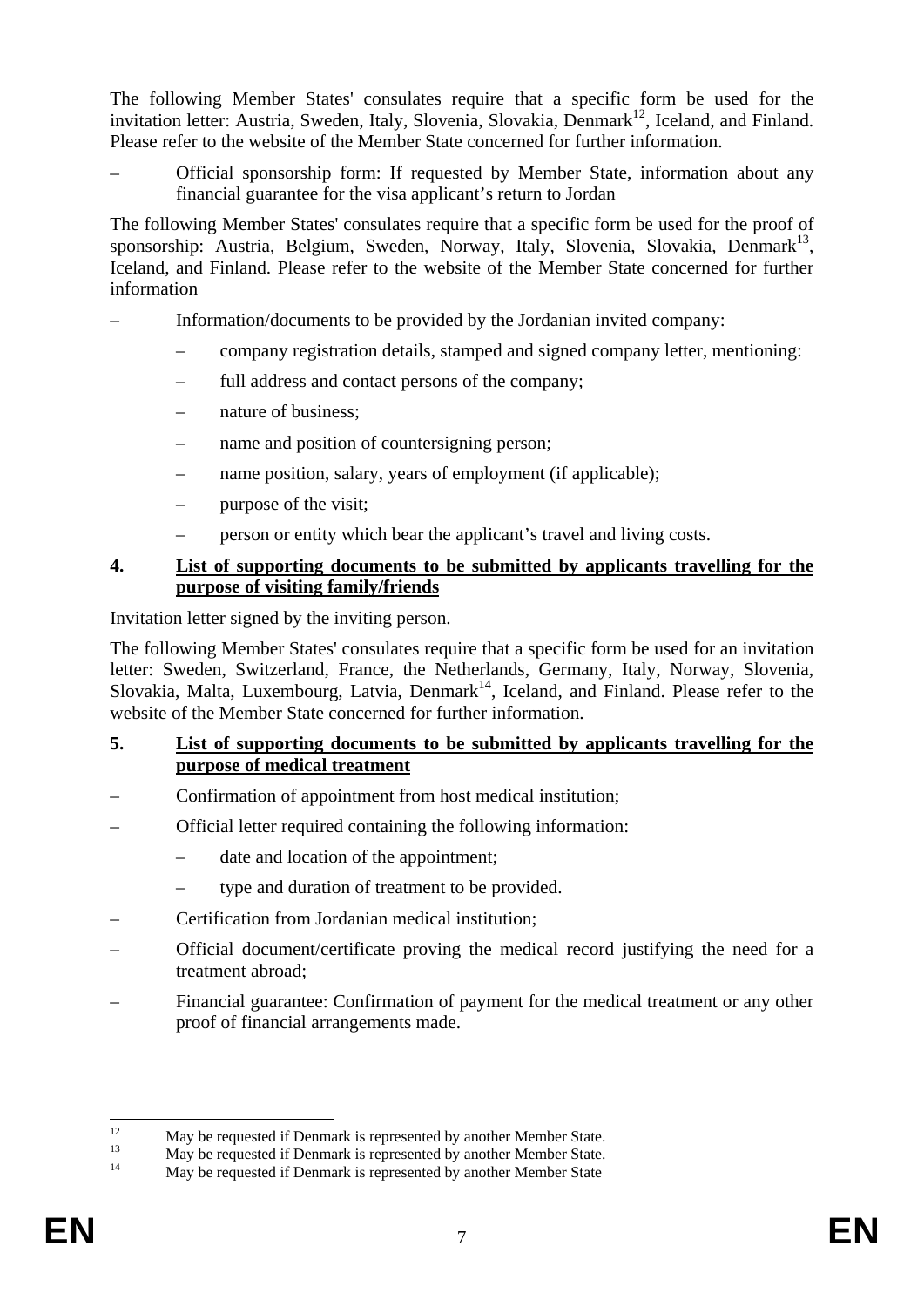## **ANNEX II**

# **List of supporting documents to be submitted by applicants for short stay visas in**

## **Kosovo**

## **1. List of supporting documents to be submitted by applicants travelling for the purpose of tourism**

Proof of accommodation (e.g. hotel booking confirmation) and booking details (e.g. travel plan)

Evidence of sufficient means of subsistence, e.g.:

- bank account statements on the account turnover of the last 6 months;
- proof of regular income e.g. salary slips of the last 6 months

Civil status certificates (not older than 6 months), e.g.:

– Original birth certificate, original joint household certificate, original marriage certificate and/or original death certificate (if applicable)

The following documents regarding the personal situation of the applicant shall be presented by either of the categories:

## **(a) If the applicant is employed:**

- employment contract
- certification of payment of taxes in their name by the employer over the last 6 months
- vacation confirmation from the employer.

### **(b) If the applicant is a business owner:**

- certificate of business registration
- tax statement of the Kosovo company

### **(c) If the applicant is a farmer:**

- proof of property ownership
- **(d) If the applicant is retired:** 
	- pension statements over the last 6 months

## **(e) If the applicant is a student:**

- proof of solvability of parents, or proof of sufficient funds for the entire stay, or provision of guarantee form
- student card or copy of the matriculation at the university and student index signed and stamped by the university

## **(f) If the applicant is a minor/under the age 18 and travelling alone or with one parent or legal guardian only:**

Both parents or legal guardians must be present when submitting the visa application.

Exceptions to this should be made if the single parent with whom the minor is to travel, holds the paternal authority alone. The single parent should submit an official document that proves he/she is the only parental authority e.g. birth certificate of the minor (indicating only one parent), death certificate, divorce agreement or custody agreement.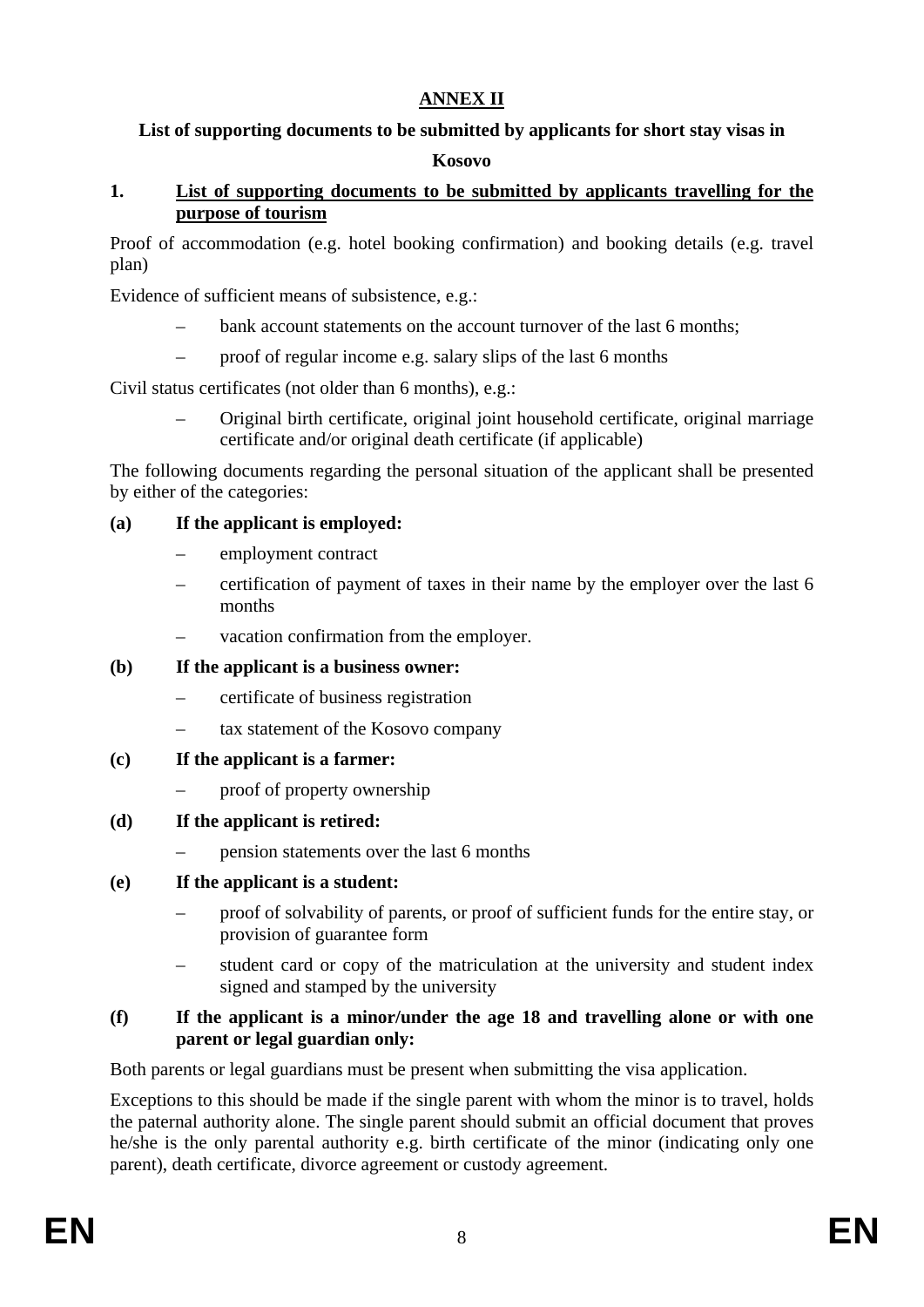### **2. List of supporting documents to be submitted by applicants travelling for the purpose of visiting family/friends**

Evidence of sufficient means of subsistence, e.g.:

- bank account statements on the account turnover of the last 6 months;
- proof of regular income e.g. salary slips of the last 6 months.

Civil status certificates (not older than 6 months);

– Original birth certificate, original joint household certificate, original marriage certificate and/or original death certificate (if applicable)

The following documents regarding the personal situation of the applicant shall be presented by either of the categories:

## **(a) If the applicant is employed:**

- employment contract;
- certification of payment of taxes in their name by the employer, or evidence of payment of contributions to the Kosovo Pension Savings Trust (KPST) over the last 6 months;
- vacation confirmation from the employer.

## **(b) If the applicant is a business owner:**

- certificate of business registration;
- tax statement of the Kosovo company.

## **(c) If the applicant is a farmer:**

– proof of property ownership.

## **(d) If the applicant is retired:**

– pension statements over the last 6 months.

## **(e) If the applicant is a student:**

- proof of solvability of parents, or proof of sufficient funds for the entire stay, or the provision of guarantee form;
- student card or copy of the matriculation at the university and student index signed and stamped by the university.

### **(f) If the applicant is a minor/under the age 18 and travelling alone or with one parent or legal guardian only:**

Both parents or legal guardians must be present when submitting the visa application. Exceptions to this should be made if the single parent with whom the minor is to travel holds the paternal authority alone. The single parent should submit an official document that proves he/she is the only parental authority e.g. birth certificate of the minor (indicating only one parent), death certificate, divorce agreement or custody agreement.

## **(g) Proof of sponsorship and/or private accommodation:**

As foreseen in the national legislation of the Member State of destination and/or written confirmation from the host.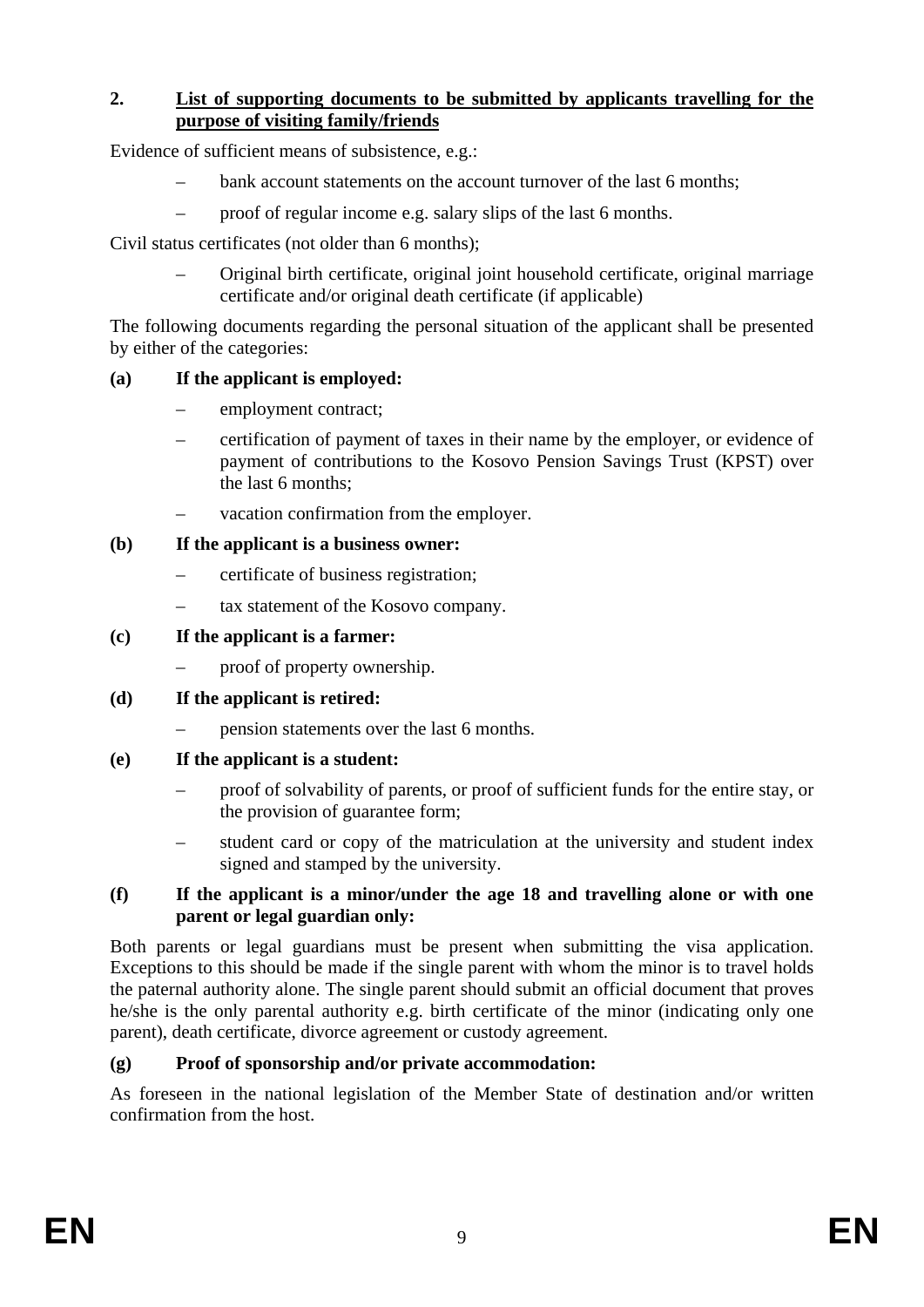## **3. List of supporting documents to be submitted by applicants travelling for the purpose of business**

Evidence of sufficient means of subsistence, e.g.:

- bank account statements on the account turnover of the last 6 months;
- proof of regular income e.g. salary slips of the last 6 months.

Civil status certificates (not older than 6 months)

– Original birth certificate, original joint household certificate, original marriage certificate and/or original death certificate (if applicable)

Written request from the inviting company/organisation, with official stamp and signature of the company, containing the following information:

- first name, last name and date of birth of the invited person;
- exact dates of the intended stay;
- address of residence in the hosting country;
- information on the duration of the cooperation (or how the contact was established);
- specification of who covers the costs that arise from the visit<sup>15</sup>.

The following documents regarding the personal situation of the applicant shall be presented by either of the categories:

## **(a) If the applicant is employed:**

- employment contract;
- certification of payment of taxes in their name by the employer over the last 6 months.

### **(b) If the applicant is a business owner:**

- certificate of business registration;
- tax statement of the Kosovo company.
- **(c) If the applicant is a farmer:** 
	- proof of property ownership.

### **(d) If the applicant is a bus driver working for a travel company:**

- detailed certification of the itinerary (timetable, stops and duration, valid license);
- proof of business relation (by means of registry certificate, cooperation agreement, statements);
- list of drivers along with certified copies of the vehicle registration and the annual technical inspection certificate;

 $15$ 15 If the costs are covered by the sending company/organisation, the applicant must also present a written confirmation stating his/her position in the company and travel purpose with the official stamp, signature and contact information of the sending company/organisation.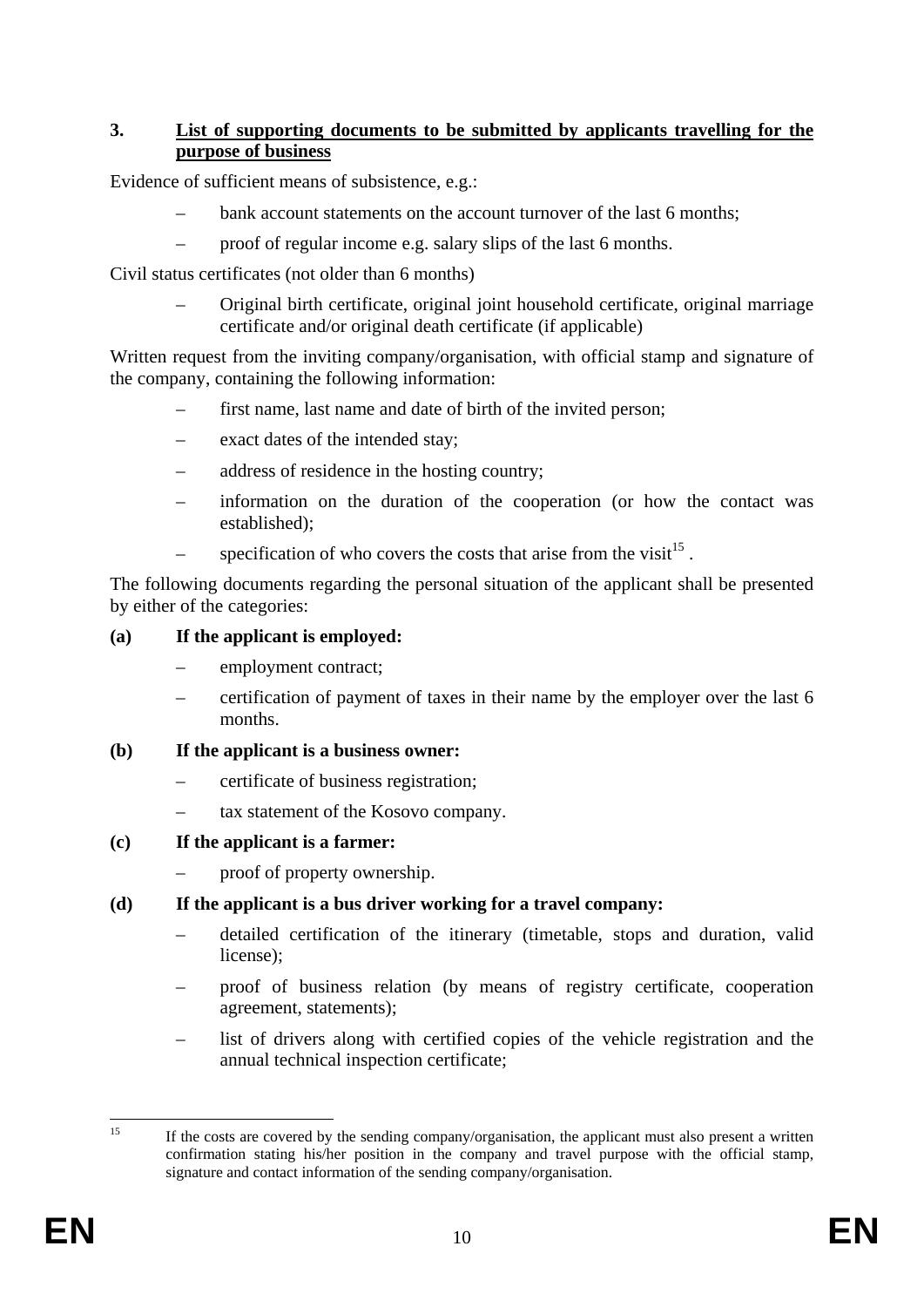– list of all employees along with copies of the passport photo page; driver license (in case the license cannot be left at the Embassy during the processing of the visa application, a certified copy is needed).

## **(e) If the applicant is a journalist:**

– certificate issued by a professional organisation and a document from the employer stating the purpose of the mission.

## **(f) Proof of sponsorship and/or private accommodation:**

As foreseen in the national legislation of the Member State of destination and/or hotel booking confirmation and/or written confirmation from the host.

## **4. List of supporting documents to be submitted by applicants travelling for the purpose of medical treatment**

Evidence of sufficient means of subsistence, e.g.:

- bank account statements on the account turnover of the last 6 months;
- proof of regular income e.g. salary slips of the last 6 months.

Civil status certificates (not older than 6 months)

– Original birth certificate, original joint household certificate, original marriage certificate and original death certificate (if applicable)

Accommodation (if the applicant is not staying in a hospital during the entire treatment):

- confirmation from the establishment providing accommodation (e.g. hotel reservation);
- if accommodation is provided by a private person: an invitation letter of the private person and copy of passport of the host.

Official confirmation of the treatment/appointment by the receiving medical institution;

Certificate from a Kosovo doctor and/or medical institution confirming that the medical treatment is necessary;

Proof of sufficient financial means to pay for the medical treatment and related expenses;

Proof of prepayment of the treatment.

The following documents regarding the personal situation of the applicant shall be presented by either of the categories:

## **(a) If the applicant is employed:**

- employment contract
- certification of payment of taxes in their name by the employer over the last 6 months

## **(b) If the applicant is a business owner:**

- certificate of business registration
- tax statement of the Kosovo company
- **(c) If the applicant is a farmer:** 
	- proof of ownership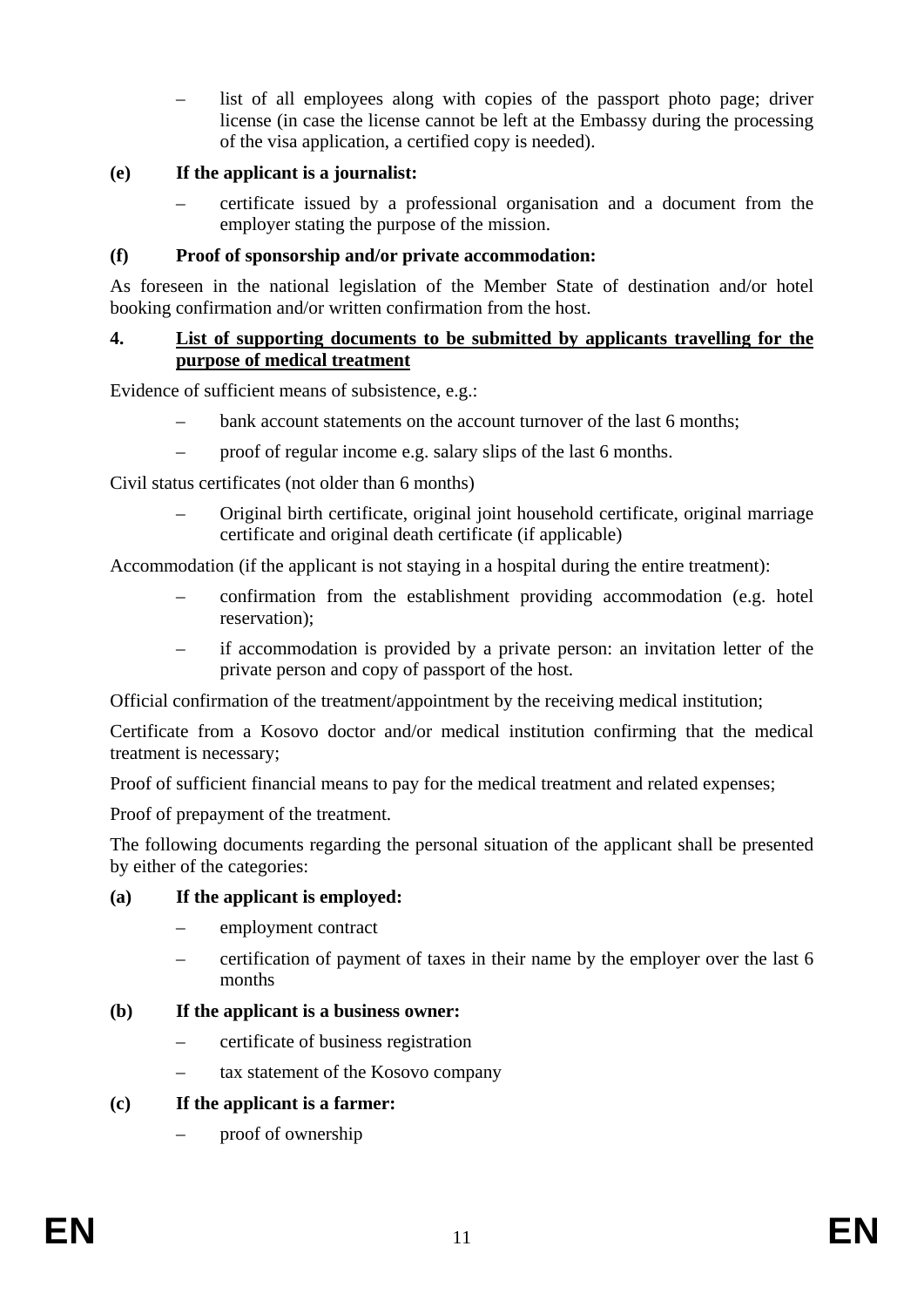### **(d) If the applicant is retired:**

– pension statements over the last 6 months

## **(e) If the applicant is a student:**

- proof of solvability of parents, or proof of sufficient funds for the entire stay, or the provision of guarantee form
- student card or copy of the matriculation at the university and student index signed and stamped by the university (for students)

#### **(f) If the applicant is a minor/under the age 18 and travelling alone or with one parent or legal guardian only:**

– Both parents or legal guardians must be present when submitting the visa application. Exceptions to this should be made if the single parent with whom the minor is to travel, holds the paternal authority alone. The single parent should submit an official document that proves he/she is the only parental authority e.g. birth certificate of the minor (indicating only one parent), death certificate, divorce agreement or custody agreement.

#### **5. List of supporting documents to be submitted by applicants travelling for the purpose of artistic, cultural, sport and educational activities**

Proof of accommodation (e.g. hotel booking confirmation). If accommodation is provided by a private person: invitation letter of the private person and copy of passport of the host

Evidence of sufficient means of subsistence, e.g.:

- bank account statements on the account turnover of the last 6 months;
- proof of regular income e.g. salary slips of the last 6 months.

Civil status certificates (not older than 6 months), e.g.:

– Original birth certificate, original joint household certificate, original marriage certificate and/or original death certificate (if applicable)

The following documents for either of the categories:

- For artistic, cultural and educational activities: written request from the inviting company/organisation, with official stamp and signature of the company/organisation, containing the following information:
	- first name, last name and date of birth of the invited person;
	- exact dates of the intended stay;
	- address of residence in the hosting country;
	- certificate of the organisation registration in the hosting county;
	- specification of who covers the costs that arise from the visit;
	- copy of the passport of the responsible person in the hosting country.
- For participation in sport activities:
	- photo copies of all pages in the sports federation matriculation card;
	- invitation from the organising club/federation in the host country;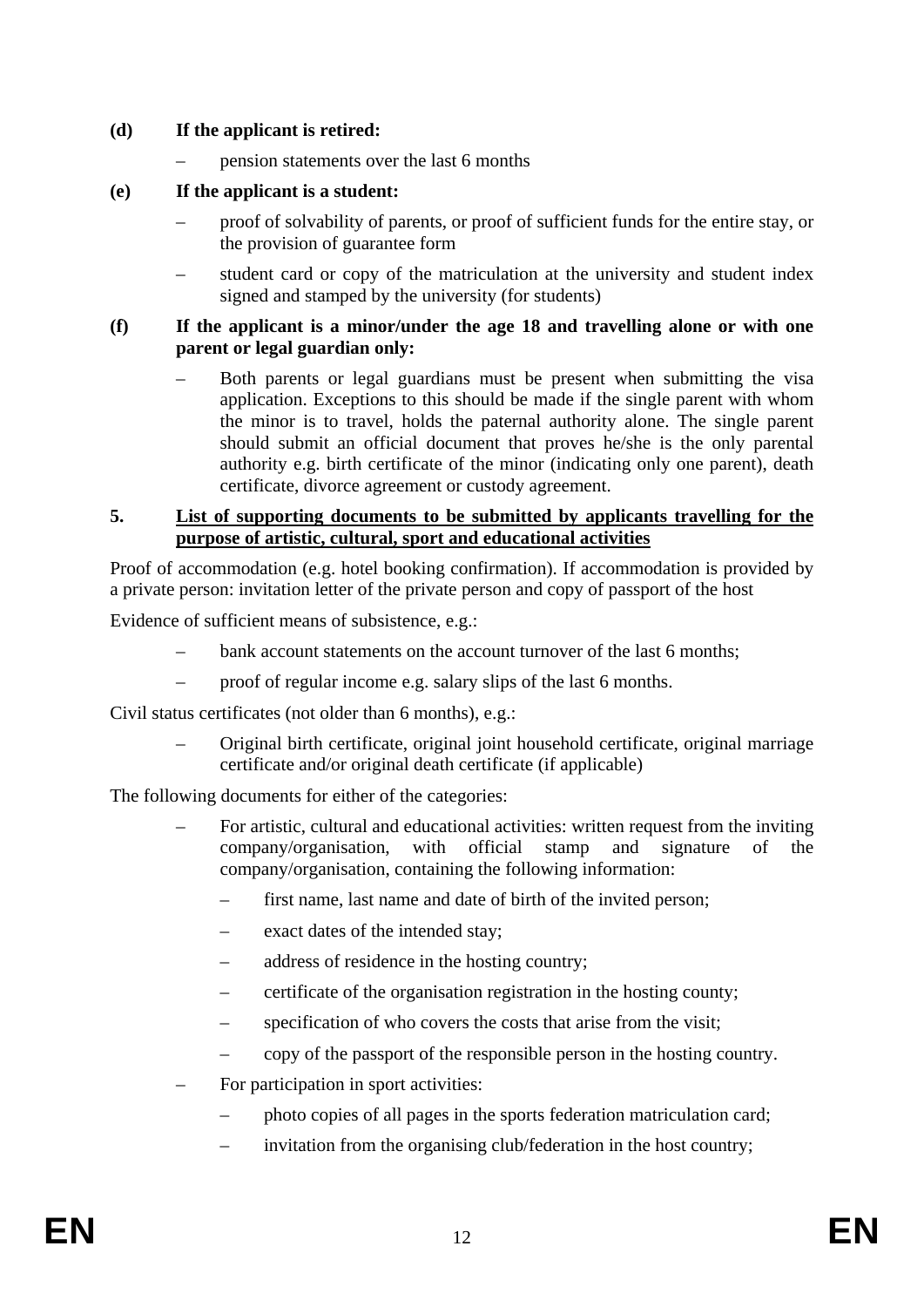- certificate from the sending sports club/federation;
- proof of paid registration fee to event/tournament.

The following documents regarding the personal situation of the applicant shall be presented by either of the categories:

## **(a) If the applicant is employed:**

- employment contract
- certification of payment of taxes in their name by the employer over the last 6 months

### **(b) If the applicant is a business owner:**

- certificate of business registration
- tax statement of the Kosovo company

## **(c) If the applicant is a farmer:**

– proof of property ownership

## **(d) If the applicant is retired:**

– pension statements over the last 6 months

## **(e) If the applicant is a student:**

- proof of solvability of parents, or proof of sufficient funds for the entire stay, or the provision of guarantee form
- certificate of enrolment from the home university and student index signed and stamped by the university
- certificate of enrolment from organisation/club

## **(f) If the applicant is a minor/under the age 18 and travelling alone or with one parent or legal guardian only:**

- Both parents or legal guardians must be present when submitting the visa application.
- Exceptions to this should be made if the single parent with whom the minor is to travel, holds the paternal authority alone. The single parent should submit an official document that proves he/she is the only parental authority e.g. birth certificate of the minor (indicating only one parent), death certificate, divorce agreement or custody agreement.

## **(g) If the applicant is an artist:**

- proof of qualification (e.g. proof of membership in a professional association, manager contract etc.)
- documentation issued by the organiser concerning the event indicating the date, place and number of performances

### **6. List of supporting documents for Schengen visa applications with the purpose: official visit**

- Civil status certificates (not older than 6 months)
- Original birth certificate, original joint household certificate, original marriage certificate and/or original death certificate (if applicable)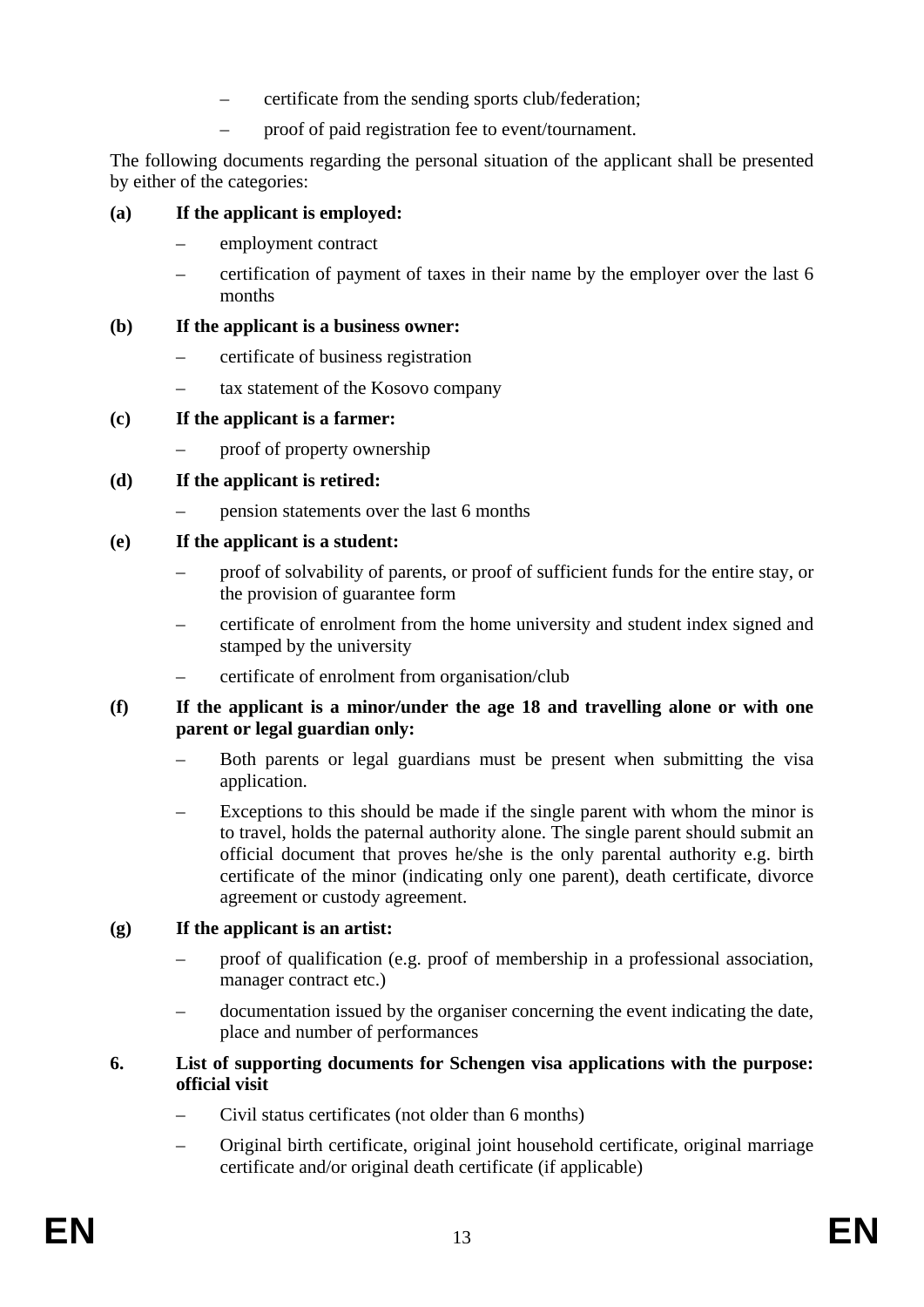- Nominative official invitation sent by an EU institution or a Member State, which includes information on who covers the costs that arise from the visit
- Letter from the Kosovo authority confirming that the applicant is a member of the official delegation.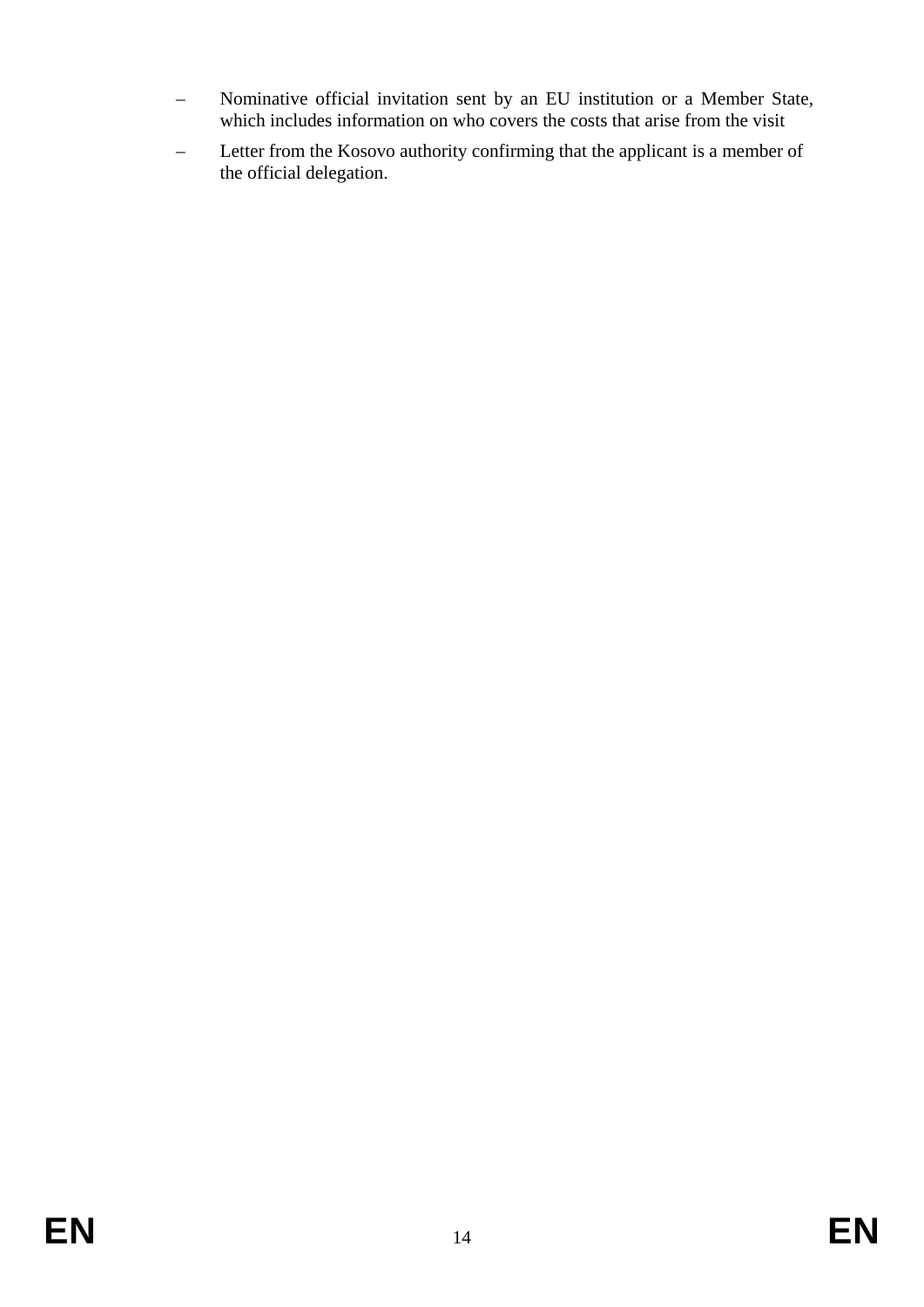# **ANNEX III**

## **List of supporting documents to be submitted by applicants for short stay visas in**

## **United States of America (Atlanta, Bedford, Boston, Chicago, Cleveland, Detroit, Houston, Los Angeles, Miami, Newark, New York, Philadelphia, San Francisco, San Juan, Tampa, Washington)**

## **1. Proof of legal residence in the USA and re-entry document**

Original of valid US alien registration card (residence permit, aka: green card) or valid US resident visa<sup>16</sup>. The US residence permit or visa should be valid at least three months beyond the intended departure from the territory of the Member States.

## **2. Proof of travel arrangements**

Flight (roundtrip)/travel reservations or other proof of intended transport and full itinerary (if several Schengen States will be visited OR if the trip covers several Schengen States and non-Schengen countries) .

## **3. Proof of accommodation - Evidence of hotel bookings or travel plans**

Evidence of hotel bookings or travel plan for the entire Schengen area:

- Individuals: confirmed hotel reservations, stating name, address and telephone number of the hotel, including confirmation number.
- Groups: the certificate of the travel agency mentioning same information as for individuals, or other proof of accommodation (e.g. rental agreement).

## **4. Supporting Documents**

- VISITING FAMILY/FRIENDS:
	- Invitation letter from friend/relative (Some Member States' consulates may require that a specific form be used for the invitation letter<sup>17</sup>. Please refer to the website of the Member State concerned for further information). If the case: copy of ID (national or residence permit) of inviting friend/relative.

### – BUSINESS:

- A letter of invitation from the business partner specifying the nature of the business (Some Member States' consulates may require that a specific form be used for the invitation letter<sup>18</sup>. Please refer to the website of the Member State concerned for further information);
- reference letter from employer; and
- confirmed accommodation if different from hotel, stating name, address and telephone number of the lodging place.

### – STUDENTS/RESEARCHERS:

– Certificate from the receiving institution on the length and purpose of stay;

<sup>16</sup> <sup>16</sup> E.g. type A, E, F plus endorsed I-20 by competent authority, G, H, I, J plus J1 documents, L, O, R.

<sup>17</sup> Austria, Belgium, Finland, France, Germany, Hungary, Italy, Latvia, Lithuania, Malta, Netherlands, Poland Portugal, Slovenia, Slovakia, Spain, Sweden and Switzerland. Denmark: may be requested if Denmark is represented by another Member State.<br>18 Austria, Finland, Hungary, Italy, Latvia, Poland, Portugal, Slovakia, and Slovenia. Denmark: may be

requested if Denmark is represented by another Member State